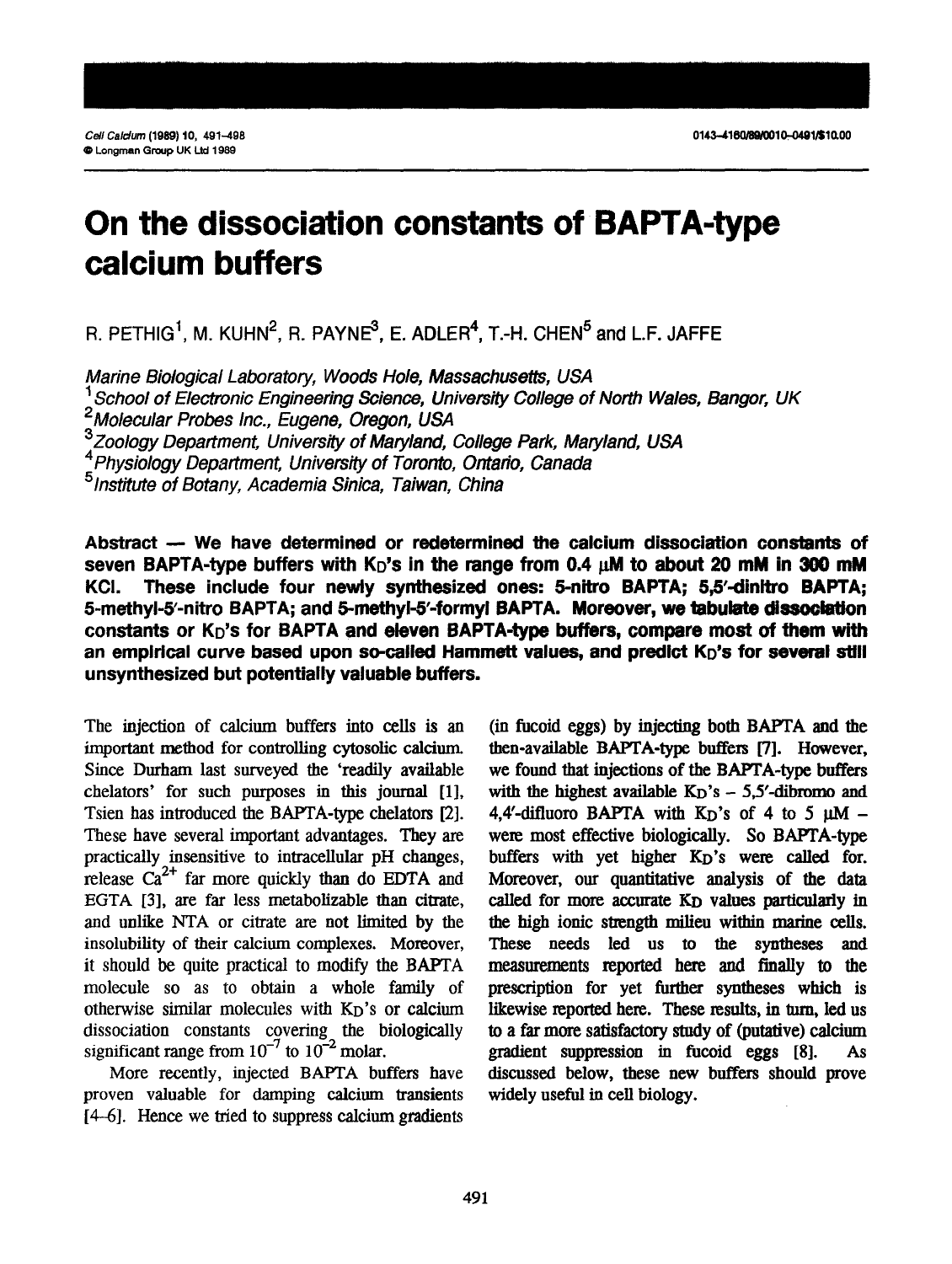

Fig. 1 Low affinity BAFTA buffers

## **Materials and Methods**

## *Determining dissociation constants*

For buffers with  $K_D$ 's less than 100  $\mu$ M, we used a method similar to that of Harrison and Bers [9] but used WPI calcium-selective electrodes calibrated via an Orion standard calcium chloride solution for pCa l-4 and a solution of 1 mM dibromo BAPTA plus  $0.5$  mM CaCl<sub>2</sub> for pCa 5.8.  $K<sub>D</sub>$ 's of the very weak but strongly colored buffers mononitro and dinitro BAFTA were determined with the aid of a recording spectrophotometer: our Scatchard graphs plotted AAbs/[Ca] vs AAbs at 430 run.

These measurements were done in 300 mM KC1 in an effort to approximate the ionic strength inside the marine cells where most BARTA-type buffer injections have been done. For the stronger buffers (where intracellular free  $Mg^2$  can compete with intracellular free  $Ca^{2+}$  for buffer binding), the measurements were done with and without 1 mM  $\text{Me}^{2+}$ . The 1 mM figure was used in an effort to approximate the free  $Mg^{2+}$  level inside marine cells. However, it should be noted that while 1 mM is a reasonable approximation for excitable marine cells [10], free  $\text{Mg}^{2+}$  may well be at least three-fold higher in marine eggs [11].

#### CELLCALCIUM

## *synthesis and characterization of new bujfers*

*As was* shown by Tsien in his originaI paper describing BAPTA [2], substituents on the aromatic rings influenced BAPTA's affinity for  $Ca^{2+}$ . It was found that electron withdrawing groups lower the affinity for  $Ca^{2+}$ , while substituents that donate electrons to the ring result in an increase in affinity. For example, replacement of the hydrogens *para* to the chelating nitrogens with methyl groups tripled the affinity for  $Ca^{2+}$ ; while replacement of these hydrogens by bromine atoms lowered the affinity by about ten-fold.

The strongly electron withdrawing character of the nitro group makes it a good candidate for a substituent that would shift the dissociation constant into the high micromolar range. Nitration of the BARTA structure was complicated by the susceptibility of the four ester groups to acid hydrolysis. A wide range of nitration conditions were examined before a sufficiently mild procedure was found. In the following procedures, nitration was always accompanied by partial hydrolysis which resulted in low overall yields. This hydrolysis seemed especially apparent when nitrating the 5-methyl BAPTA. In this case, the tetra tert-butyl ester of this compound was used for the reaction resulting in an improved yield when compared to the tetramethyl ester. The novel compounds synthesized ate represented in Figure 1.

BAPTA tetramethyl ester was synthesized by the method of Tsien  $[2]$ . The 5-methyl BAPTA t-butyl ester was synthesized as an intermediate for the fluorescent  $Ca^{2+}$  probe, Indo-1 [12] with t-butyl bromoacetate replacing methyl bromoacetate in the alkylation reaction. The 5-methyl-S-formyl BAPTA (ligand Id) was the hydrolysis product of the formyl methyl BAPTA tetramethyl ester that was also described as an intermediate for Indo-1.

Solvents were used as commercially available. HPLC chromatograms were run on a Supelcosil LC-8-DB 150 mm x 4.6 mm ID column using methanol: water,  $40:60$ ,  $+ 1\%$  acetic acid. NMR spectra were run on a 360 MHz Nicolet NMR.

<sup>1</sup>H NMR peaks are represented as follows on the ppm scale: spin multiplicity - s, singlet; d, doublet; b, broad. Relative numbers of protons axe represented for each peak.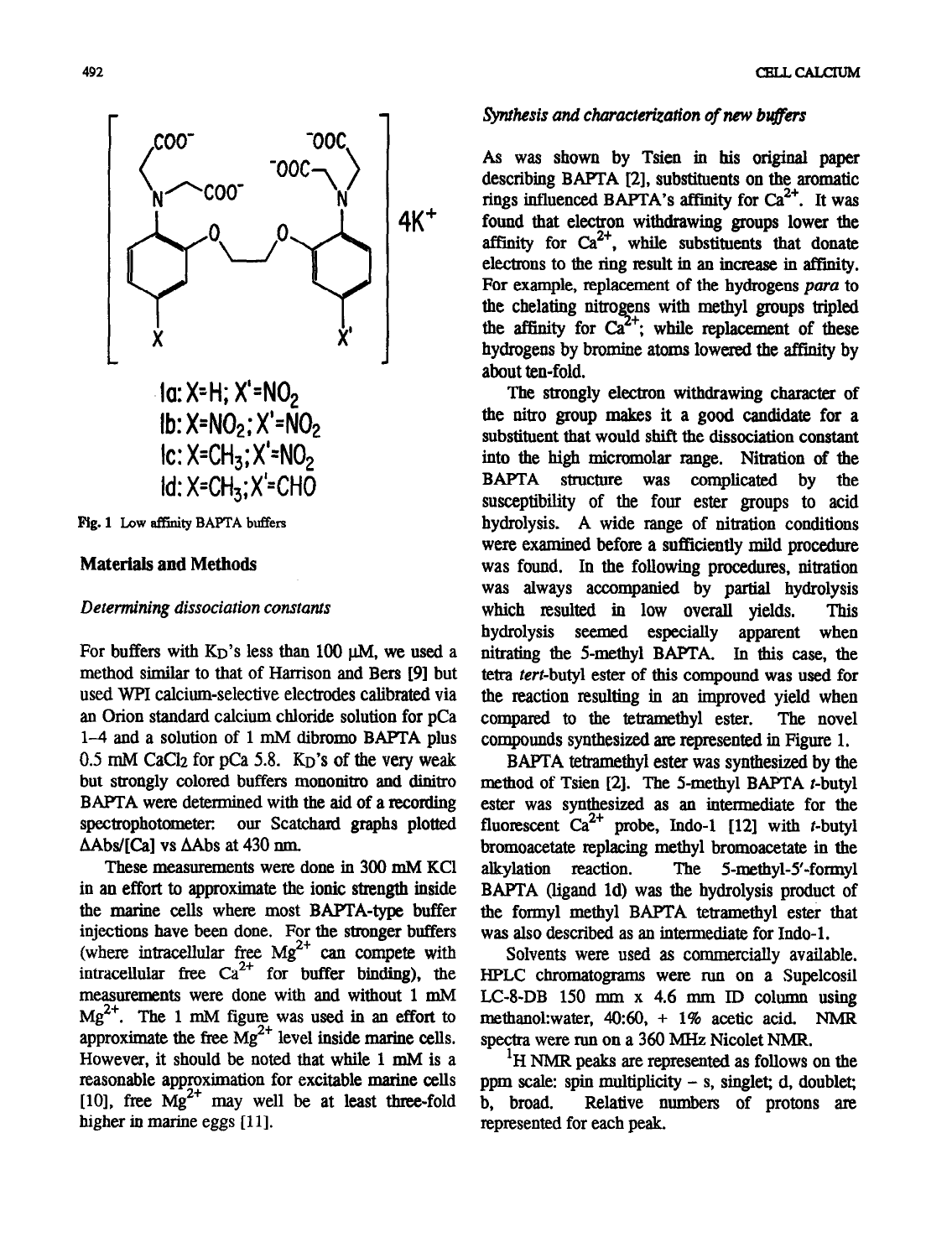## *Ligand Ia (5-nitro BAPTA) synthesis*

Ligand 1a (5-nitro BAPTA) was synthesized as follows:  $1.0 \text{ g}$  (1.87 mM) BAPTA tetramethyl ester was dissolved in  $2.5$  ml glacial acetic acid.  $125$   $\mu$ l of 15.8 M HNO<sub>3</sub> was added by 5 ul aliquots to reach 1.98 mM **HN03.** After 10 min, TLC in ethyl acetate:hexanes  $(1:1)$  showed that some of the starting material remained.  $25 \text{ }\mu\text{l}$   $(0.4 \text{ }\text{mM})$ starting material remained. additional HNO<sub>3</sub> was added. TLC after 5 min showed that almost all the starting ester had been converted to a mixture of mono- and di-nitrated products. The reaction was then quenched with 20 ml saturated NaHC03 and extracted with 70 ml ethyl acetate. The organic layer was washed with saturated NaHCO<sub>3</sub> and saturated NaCl, dried over NazS04, and evaporated to a yellow oil. This was chromatographically purified on a silica gel column of particle size  $35-70$   $\mu$ m and  $2.5$  cm length and was packed in equal volumes of ethyl acetate, hexanes, and chloroform. This column gave 0.42 g that still contained a trace of the dinitro derivative. Another column was run in ethyl acetate, hexanes, and chloroform  $(1:2:1)$ . This solvent resulted in a complete separation of the mono- and di-nitro compounds. The pure fractions of the mononitro were evaporated to a clear oil which solidifies on standing. The solid was washed with hexanes and filtered to give 0.32 g of light yellow solid, pure to TLC (30% yield), mp 148-150 "C NMR (CDCl3, 360 MHZ): 3.6-3.7 ppm (d,12H), 4.2 ppm (s,4H), 4.3 ppm (s,4H), 4.3-4.4 ppm (d,b,4H), 6.7 ppm (d,lH), 6.8-7.0 ppm (m,4H), 7.8 ppm (s,lH), 7.9 ppm (d,lH). An HPLC of the saponified ester showed that the purity was approximately 97%.

# Ligand 1b (5,5'-dinitro BAPTA) synthesis

Ligand lb (5,5'-dinitro BAPTA) was synthesized as follows:  $1.0 \text{ g}$  (1.87 mM) BAPTA tetramethyl ester was dissolved in 2.5 ml glacial acetic acid at room temperature.  $250 \text{ µ}$  (3.97 mM) HNO<sub>3</sub> was added slowly. After stirring for 15 min. a light yellow precipitate formed. TLC of the reaction mixture in 1:1 ethyl acetate: hexanes showed good conversion of the starting materid to a single lower Rf yellow compound. The reaction was quenched with 25 ml saturated NaHCO<sub>3</sub> and extracted with 70 ml ethyl acetate. The **organic layer was** washed with saturated NaHCO<sub>3</sub> and saturated NaCl, then dried over NazSO4, and evaporated to a brown oil. Residual acetic acid was removed under high vacuum. The resulting oil was dissolved in a The resulting oil was dissolved in a minimum volume of ethyl acetate and precipitated with hexanes to give  $0.81$  g dinitro BAPTA. approximately 70% pure by TLC. 'Ihis solid was further purified on silica gel packed in equal parts ethyl acetate, hexanes, and chloroform. The major yellow band was collected and evaporated to a clear yellow oil which solidified on standing. The solid was washed with hexanes and filtered to give 0.67 g of light yellow solid, pure to TLC (57% yield), mp 178-180 °C, NMR (CDCl<sub>3</sub>, 360 MHz): 3.6-3.7 ppm (s,12H), 4.3 ppm (s,8H), 4.4 ppm (s,4H), 6.7 ppm (d,2H), 7.7 ppm (s,2H), 7.9 ppm (d,2H). An HPLC of the saponified material showed that the purity was approximately 98%.

## Ligand 1c (5-methyl, 5'-nitro BAPTA) synthesis

Ligand lc (5-methyl, 5'-nitro BAPTA) was synthesized as follows:  $0.10 \text{ g}$  (0.16 mM) 5-methyl BAPTA tetra t-butyl ester was dissolved in 1.0 ml glacial acetic acid. 50  $\mu$  (0.79 mM) HNO<sub>3</sub> was added by 5 µl aliquots over 5 min with rapid stirring.  $H_2SO_4$  (50  $\mu$ I) was added slowly. TLC in 1:l ethyl acetate:hexanes showed good conversion of the starting material to a lower Rf yellow product. The reaction was immediately quenched with 10 ml saturated NaHC03. The aqueous layer was extracted with 40 ml ethyl acetate. The organic layer was washed one time with saturated NaHCO<sub>3</sub> and once with saturated NaCl, then dried over NazS04, and evaporated to an oil. Any residual acetic acid was removed under high vacuum and the resulting oil was purified on silica gel packed in an equal mixture of ethyl acetate, hexanes, and chloroform. The product eluted rapidly with good separation of the desired product from the more<br>polar impurities. The pure fractions were The pure fractions were evaporated to an orange oil which solidified on standing. This solid was washed with hexanes and filtered to give 45 mg of yellow solid, pure on TLC (42% yield), mp 120–122 °C, NMR (CDCl<sub>3</sub>, 360)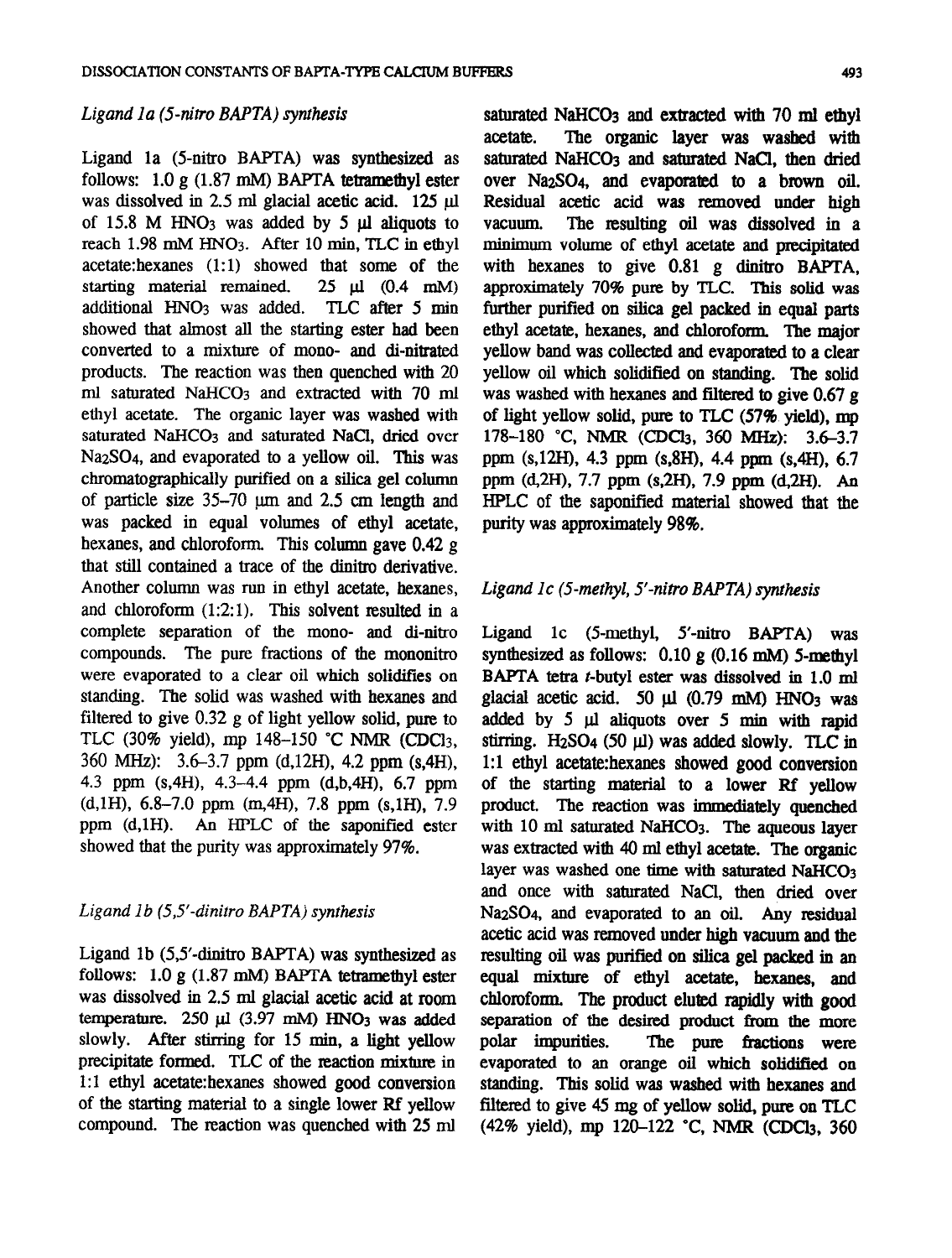

Fig. 2 Representative Scatchard plots of dissociation constants obtained via calcium selective electrodes (a) 500  $\mu$ M, 5,5'-dimethyl BAPTA in 10 ml 0.3 M KCl; pH of 7.0 via 10 mM HEPES; 24°C. This run gave a K<sub>D</sub> value of 0.17  $\mu$ M and a purity of 94%; a second run gave 0.17  $\mu$ M and 104%

(b) 15 mM 5-methyl-5'-nitro BAPTA in 3 ml of 0.3 M KCl; pH of 7.0 via 10 mM HEPES;  $22^{\circ}$ C. K<sub>D</sub> = 53  $\mu$ M; purity = 81%

MHz): l&1.9 **ppm** (636H), 2.4 **ppm** (s,3H), 3.8 ppm  $(s,4H)$ , 4.4-4.6 ppm  $(d,b,4H)$ , 6.7 ppm  $(d,1H)$ , 6.9 **ppm** (s,lH), 7.2 **ppm** (s,lH), 7.8 **ppm** (s,lH), 7.9 **ppm** (d,lH). An HPLC of the saponified ester showed approximately 98% purity.

# *Hydrolysis of the tetramethyl ester of 5,S-dinitro BAPTA*

The tetramethyl ester of *5,5'-dinitro* BAFTA was hydrolyzed as follows: 0.75 g (1.2 mM) was suspended in 5 ml dioxane containing 3 ml methanol. 0.4 g (6 mM) KOH in 1 ml of water was added and the solid slowly dissolved into a dark red solution while stirring. The mixture reaction was stirred overnight at room temperature, the organic solvents were removed, and the resulting red liquid was purified on Sephadex LH-20 in deionized water. The red band was collected, acidified to pH 3, and ftitered to give 550 mg (80% yield) bright *yellow* solid after drying. NMR (DMSO, *360 MHZ): 4.2* **ppm** *(s,8H), 4.3* **ppm** (s,4H), 6.6 ppm (d,2H), 7.6 ppm (s,2H), 7.8 ppm (d,2H), 12.6 ppm (s,b,4H).

The free acids of these compounds were converted to their potassium salts by the addition of stoichiometric amounts of KOH in water followed by lyophilization to a red solid.

## **Results**

Figure 2 shows two representative Scatchard plots which were obtained via electrode-monitored titrations. These results proved to be highly reproducible. Figure 3 shows representative spectra obtained to determine the K<sub>D</sub> of dinitro BAPTA.

Our main results are shown in Table 1. These were determined, or in one case corrected for, an ionic strength of *0.3* M and a pH of *7.0.* For buffers with a calcium K<sub>D</sub> less than 2  $\mu$ M, they were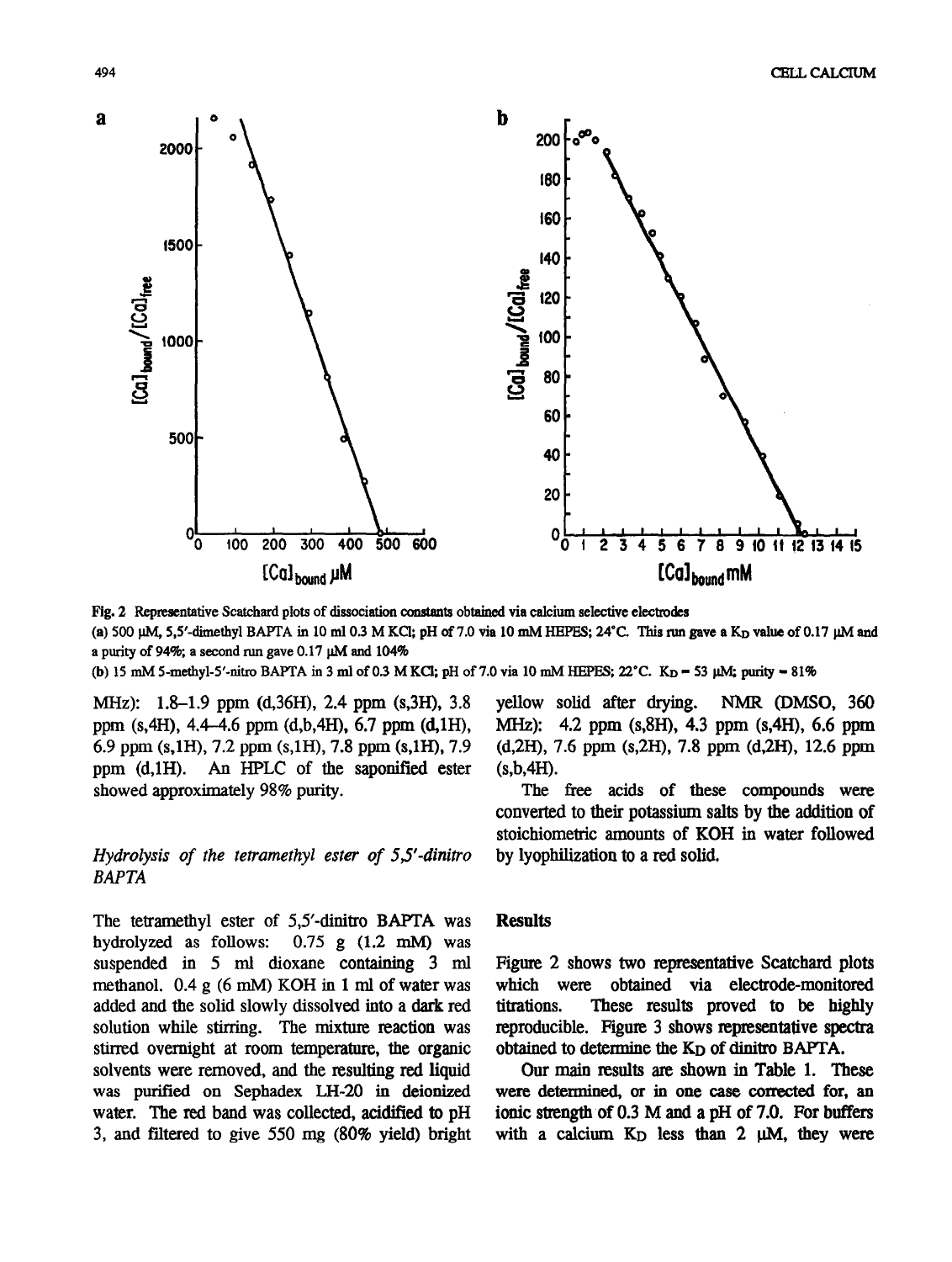

Fig. 3 Representative effect of changing [Ca] on the absorption spectrum of 100 uM 5,5'-dinitro BAPTA. Spectra were measured at an ionic strength of 0.1 (obtained by adding KCl), pH 7.0 (via 10 mM HEPES), and 20°C. A Scatchard plot of these data yielded a K<sub>D</sub> of about 6 mM

determined or corrected for media containing 1 mM  $Mg^{2+}$  as well as for  $Mg^{2+}$ -free media; for K<sub>D</sub>'s above 2  $\mu$ M, the effect of 1 mM Mg<sup>2+</sup> should be negligible and was not studied.

In the case of dibromo BAFTA, our results can be directly compared with those of Harrison and Bers [9]. At an ionic strength of 0.3 M, we find a K<sub>D</sub> of  $3.57 \pm 0.05$   $\mu$ M while they report 3.47  $\mu$ M; at 0.1 M ionic strength, we find  $1.47 \pm 0.05$   $\mu$ M while they report 1.45  $\pm$  0.06  $\mu$ M. This excellent agreement provides considerable confidence in our results. Moreover, they report a purity of  $97 \pm 1\%$  $(n = 4)$  while we found 97% and 102% in two determinations. Together, this reproducibility, the apparent stability, and the relatively high purity of commercially available dibromo BAPTA leads us to propose its use as a basic staudard in physiological work with calcium.

In Table 2, we combine our K<sub>D</sub> data with those for three other commercially available buffers, Nitr-5 and its photolysis product, as well as Fura-2. Moreover, we present these KD'S for ionic

Table 1 Dissociation constants, purity, and molecular weights of nine BAFTA-type calcium buffers obtained from Molecular Probes. Measured in 300 mM KCI, 10 mM HEPES pH buffer set at pH 7.0,  $22 \pm 1$ °C, and with or without 1 mM MgCl<sub>2</sub>. All measurements are ours except for two marked by an asterisk which were taken from Harrison and Bers [9]. The  $\text{Mg}^{2+}$  effect should be negligible on the weaker buffers

| <b>BAPTA</b> substitute            | Mol. Wt. | Method       | <b>Purity</b>  | <b>Dissociation Constant</b><br>$K_D(\mu M)$ |                         |
|------------------------------------|----------|--------------|----------------|----------------------------------------------|-------------------------|
|                                    |          |              |                | No $Mg^{2+}$                                 | $1 \text{ mM } Mg^{2+}$ |
| 5,5'-dimethyl <sup>2</sup>         | 654      | Ca electrode | 295%           | 0.16                                         | 0.44                    |
| $BAPTA$ itself <sup>2</sup>        | 626      | Ca electrode | ≥90%           | 0.59                                         | 0.70                    |
| 5-methyl-5'-formyl                 | 668      | Ca electrode | 78%            | 0.60                                         | $(0.71)^3$              |
| 5,5 $^{\prime}$ -difluoro $^2$     | 662      | Ca electrode | 72%            | 0.61                                         | $(0.72)^3$              |
| 5.5 $^{\prime}$ -dibromo $^2$      | 784      | Ca electrode | $97 \pm 1\%$   | 3.6                                          |                         |
| $4.4'$ -difluoro <sup>2</sup>      | 662      | Ca electrode | 88%            | 4.6                                          |                         |
| 5-methyl-5 $^{\prime}$ -nitro $^2$ | 685      | Ca electrode | 81%            | 53                                           |                         |
| 5-mononitro $2$                    | 670      | Spectral     | 88%            | 94                                           |                         |
| 5.5' dinitro                       | 716      | <b>Both</b>  | $\approx 80\%$ | 20,000?                                      |                         |

"The impurities of the potassium salts as determined by our Scatchard plots should consist largely or entirely of water of hydration with the acid groups. Such water can raise the mass of the molecule by up to approximately 20%, resulting in an apparent impur anhydrous molecular weights are used in these determinations

<sup>2</sup> Minimal toxicity established. See Discussion

 $^{3}$ Inferred from the Mg<sup>2+</sup> effect on BAPTA

<sup>4</sup>Inferred from our measurement of  $7 \pm 1$  mM in 100 mM KCl questionably multiplied by a factor of 3 taken from [9], Figure 6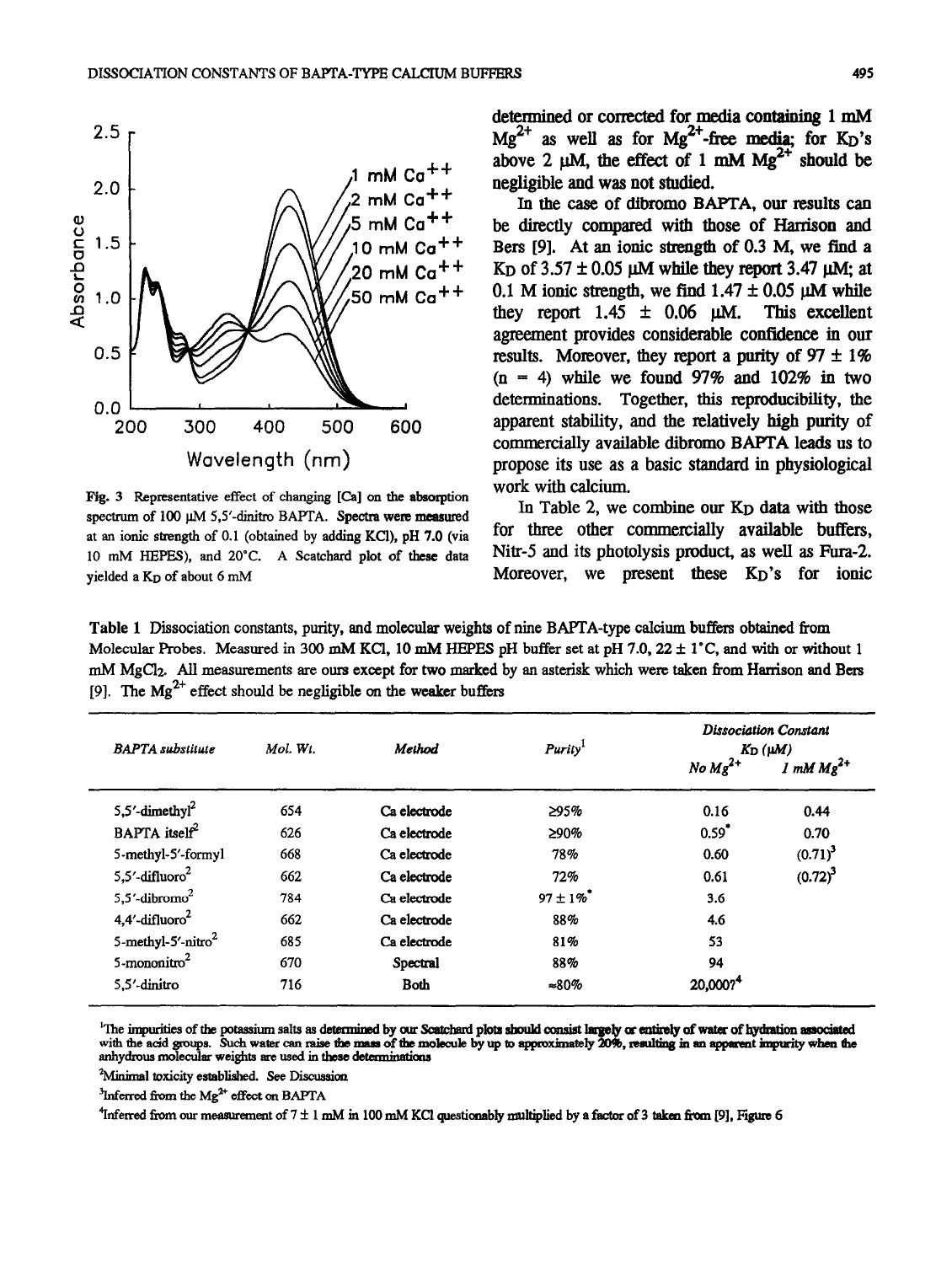|                           |            | $K_D(\mu M)$ in | References        |        |
|---------------------------|------------|-----------------|-------------------|--------|
| <b>Buffer</b>             | 100 mM KCl | 300 mM KCl      | Primary           | Other  |
| 5,5'-dimethyl BAPTA       | (0.15)     | 0.44            | , [9]             | $[2]$  |
| Fura-2                    | 0.17       | 0.60            | [12, 9]           |        |
| <b>BAPTA</b>              | (0.21)     | 0.70            | *, [9]            | $[2]$  |
| 5-methyl-5'-formyl BAPTA  | (0.24)     | 0.71            | , [9]             |        |
| 5.5'-difluoro BAPTA       | (0.25)     | 0.72            | , [9]             | $[12]$ |
| Nitr-5                    | (0.40)     | (1.6)           | $[13],$ *, $[15]$ |        |
| 5.5'-dibromo BAPTA        | 1.5        | 3.6             | ۰                 | [9]    |
| 4,4'-difluoro BAPTA       | (1.7)      | 4.6             | 廔                 | $[14]$ |
| Nitr-5 photolysis product | 6.3        | 16              | $[13]$ , $[15]$   |        |
| 5-methyl-5'-nitro BAPTA   | 22         | 53              |                   |        |
| 5-mononitro BAPTA         | (40)       | (94)            | ۰                 |        |
| 5.5'-dinitro BAPTA        | 7,000      | (20,000)        | *, [3]            |        |

Table 2 A compilation of dissociation constants, K<sub>D</sub> of commercially available BAPTA-type buffers with corrections for intracellular ionic conditions, i.e., 1 mM Mg<sup>2</sup>', pH 7.0, and 100 mM or 300 mM ionic strength. Also corrected for 22°C. Figures in parentheses are relatively uncertain. Primary references were used to obtain the data tabulated

#### **mppca**

conditions that should generally apply to marine cells (0.3 M ionic sttength) as well as terrestrial ones (0.1 M ionic strength). We would like to point out that the photolysis product of Nitr-5 fills a substantial gap in the list of available K<sub>D</sub>'s. More **important,** it could imaginably be introduced when and where desired by first injecting Nitr-5 and then later illuminating all or part of a dividing system This would reduce local calcium gradients [8] as well as transiently raising calcium.

## **Discussion**

## *Applications*

Recently we completed a study involving the injection of seven different BAPTA-type calcium buffers into fucoid eggs [8]. Critical final intracellular concentrations of each buffer prove to block development as well as cell division for up to two weeks. This critical inhibitory concentration is lowest for two buffers with  $K_D$ 's of 4 to 5  $\mu$ M and rises steadily as the K<sub>D</sub>'s shift below or above this optimal value to ones as low as  $0.4 \mu M$  or as high as  $94 \mu M$ . An analysis of these results indicated that the buffers act by facilitating free calcium

diffusion within the eggs and thus by suppressing the formation of steady calcium gradients. This analysis then suggested that injections of BAFTA-type buffers will provide "an effective, general test for the actions of relatively steady, cytosolic calcium gradients. Much as cytochalasin immersal serves to test for actions of an actin cytoskeleton, so 'baptism' may test for the actions of such calcium gradients". Some limited support for this proposition has already been provided by studies of nuclear envelope breakdown in dividing sea urchin eggs [16].

## *Limitations*

We feel that Tables 1 and 2 provide reasonably reliable values for the KD'S of all of the readily available BAPTA-type buffers when measured in vitro under intracellular ionic conditions. It is true that in vivo there am serious indications that Fura-2, at least, can show substantial binding to cytoskeletal elements. Moreover, when this occurs, there is reason to suspect that this binding substantially weakens it, i.e., raises its  $K_D$  [18, 19]. On the other hand, measurements of the free calcium level in Xenopus oocytes using Fura-2 give essentially the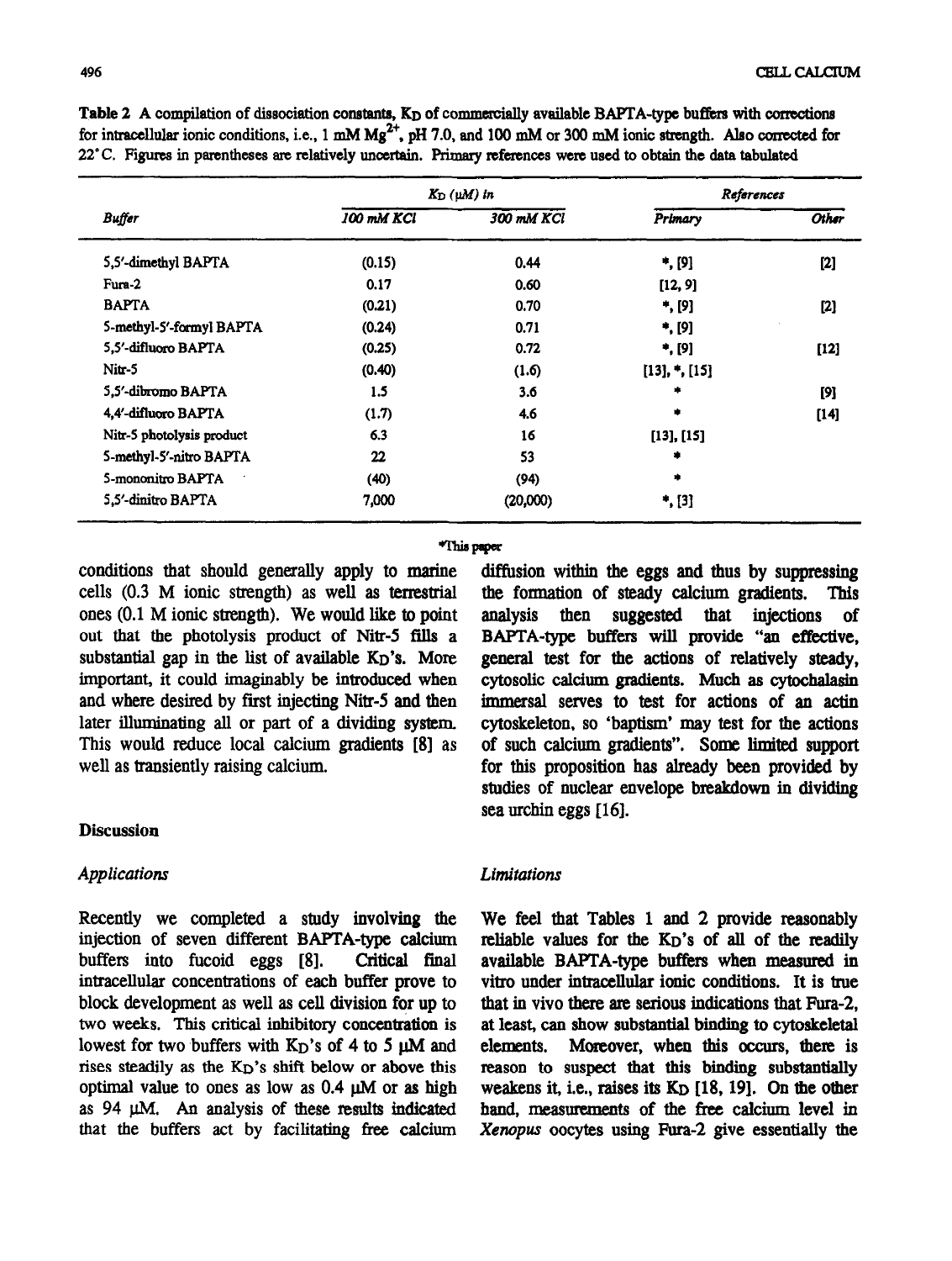

**Fig. 4 Dissociation constants of BAPTA-type buffera vs Hammett constants of 5,5' (para) or 4.4' (meta) substituents. Filled circles,**  measured K<sub>D</sub>; open squares, predicted K<sub>D</sub>. All at 0.3 M ionic strength, 22°C, pH 7.0, no added Mg<sup>2+</sup>. Hammett constant,  $\sigma_{para}^*$ **in Table 7 of [14], is used where two values are listed for the same substituent. Where a buffer bears two different substituents, their average is used** 

*same value* as those obtained with either calcium microelectrodes or aequorin [19]. This indicates that in this egg, at least, in vitro and in vivo KD'S of Fura-2 are the same. On the other hand, free  $Mg^{2+}$ may well be as high as 3–4 mM in marine eggs [ll], so the KD'S in such cells for the stronger buffers – with in vitro  $K_D$ 's less than 1  $\mu$ M – may prove substantially higher than those shown in the last column of Table 1.

Another consideration is toxicity. Because such buffers must be used at cytosolic concentrations of 1 to 10 mM, it is particularly important to have evidence that they are not toxic to cells, either through some unsuspected reaction unrelated to calcium chelation or through some contaminant In the cases of all of the buffers marked with an

asterisk in Table 1, injection into developing ticoid eggs has provided such evidence [81; however, this same test, with our presently available sample of 5,5'-dinitro BAPTA, indicates that it is toxic at cytosolic concentrations above about 5 mM.

*Future possibilities - the synthesis of useful new BAPTA-type buffers* 

Figure 4 shows a semilog plot of  $K_D$ 's vs the available Hammett values  $[20]$  for the *para* (i.e., 5,5<sup>'</sup>), as well as one *meta* (i.e., 4,4<sup>'</sup>) substituents on various BAPTA-type buffers. It shows nine known K<sub>D</sub>'s in the range from about  $10^{-7}$  to  $10^{-2}$  molar, falling rather close to a straight line. This shows that this empirical relationship should provide a useful guide toward synthesizing new BAFTA-type buffers with desired K<sub>D</sub>'s. Four such buffers that should be relatively stable inside cells are also graphed.

### Acknowledgements

This work was **supported by grants from the NIH, the Competitive Research Grants Office of the USDA, and the Alix**  Robinson Grant for Bioelectrical Research. We would like to **thank Dr Osamu Shimomura for advice.** 

## References

- **1. Durhsm ACH. (1983) A survey of readily available**  chelators for buffering calcium ion concentrations in **physiological solutions. Cell Calcium, 4.33-46.**
- **2. Tsien RY. (1980) New calcium imiicators and buffers with high selectivity against magnesium and protons. Biochemistry, 19.2396-2404.**
- 3. Quast U. Labhardt AM. Doyle VM. (1984) Stopped-flov **kinetics of the interaction of the fluorescent calcium**  indicator Quin 2 with calcium ions. Biochem. Biophys. Res. **Commun., 123.604-611.**
- **4. Gilkey JC. (1983) Roles of calcium and pH in activation**  of eggs of the medaka fish, Oryzias latipes. J. Cell Biol., **97.669-678.**
- 5. Marty A. Neher E. (1985) Potassium channels in bovine **adrenal chmmaftin cells. J. Physiol., 367, 117-141.**
- **6. Kline D. (1988) Calcium-dependent events at fertilization of the frog egg. Dev. Biol., 126,346361.**
- **7. Jaffe LF. (1989) Calcium pulses, waves and gradients in**  early development. Proc. VII Int. Washington Spring **Symposium. Plenum (In press).**